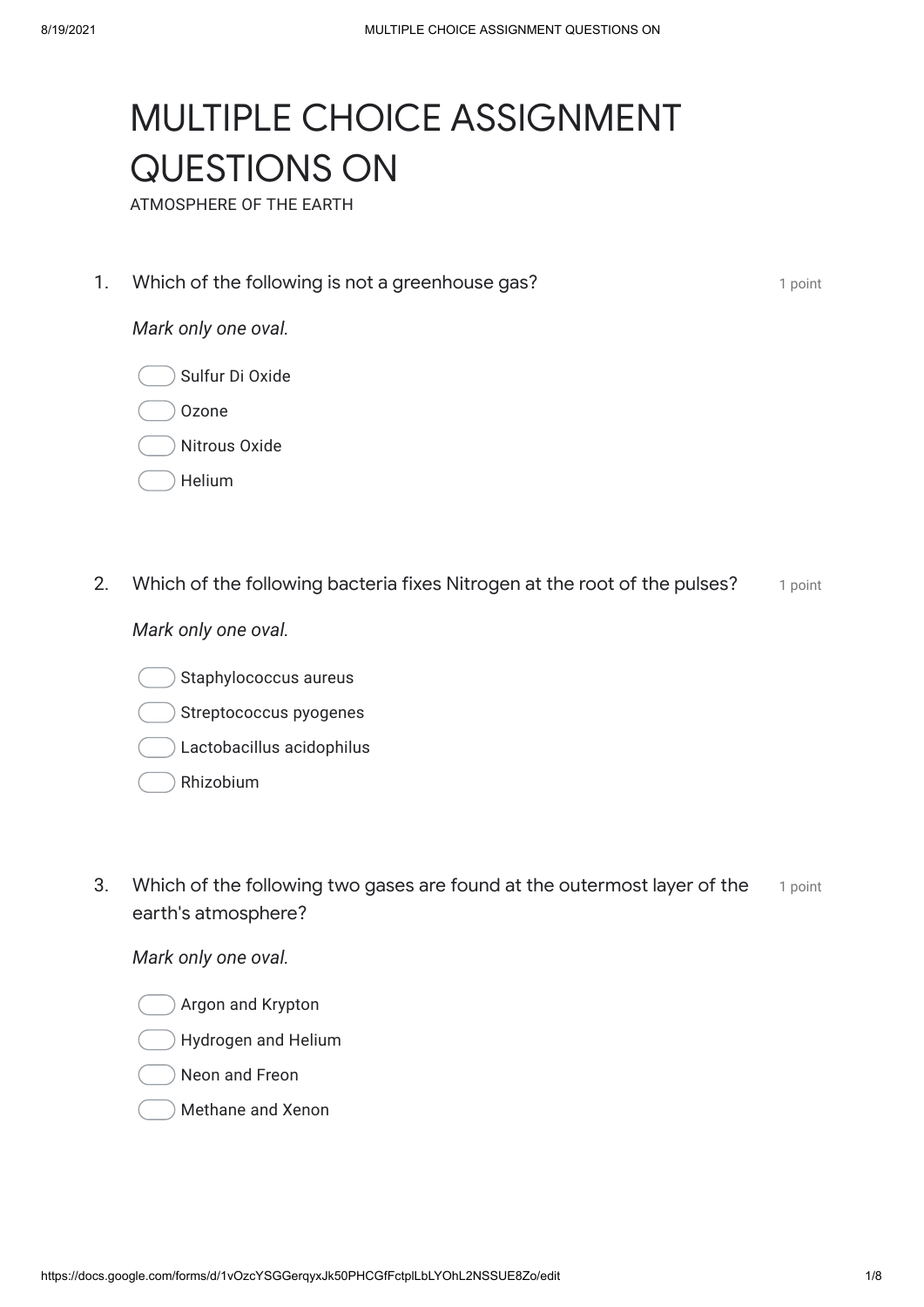**4.** Which of the following is not a result of condensation **the example of the fluorit** 1 point

*Mark only one oval.*

| Fog      |
|----------|
| Cloud    |
| Wind     |
| Snowfall |

5. Which of the following gases is not responsible for the gradual depletion of 1 point the Ozone layer of the earth's atmosphere?

*Mark only one oval.*

- Carbon Di Oxide
- chlorofluorocarbons
- Nitrous Oxide
- Halon
- 6. The biggest hole at the Ozone Layer is found over which region of the metabolist earth?



- Anterctica
- China-Korea-Japan region
- Western Europe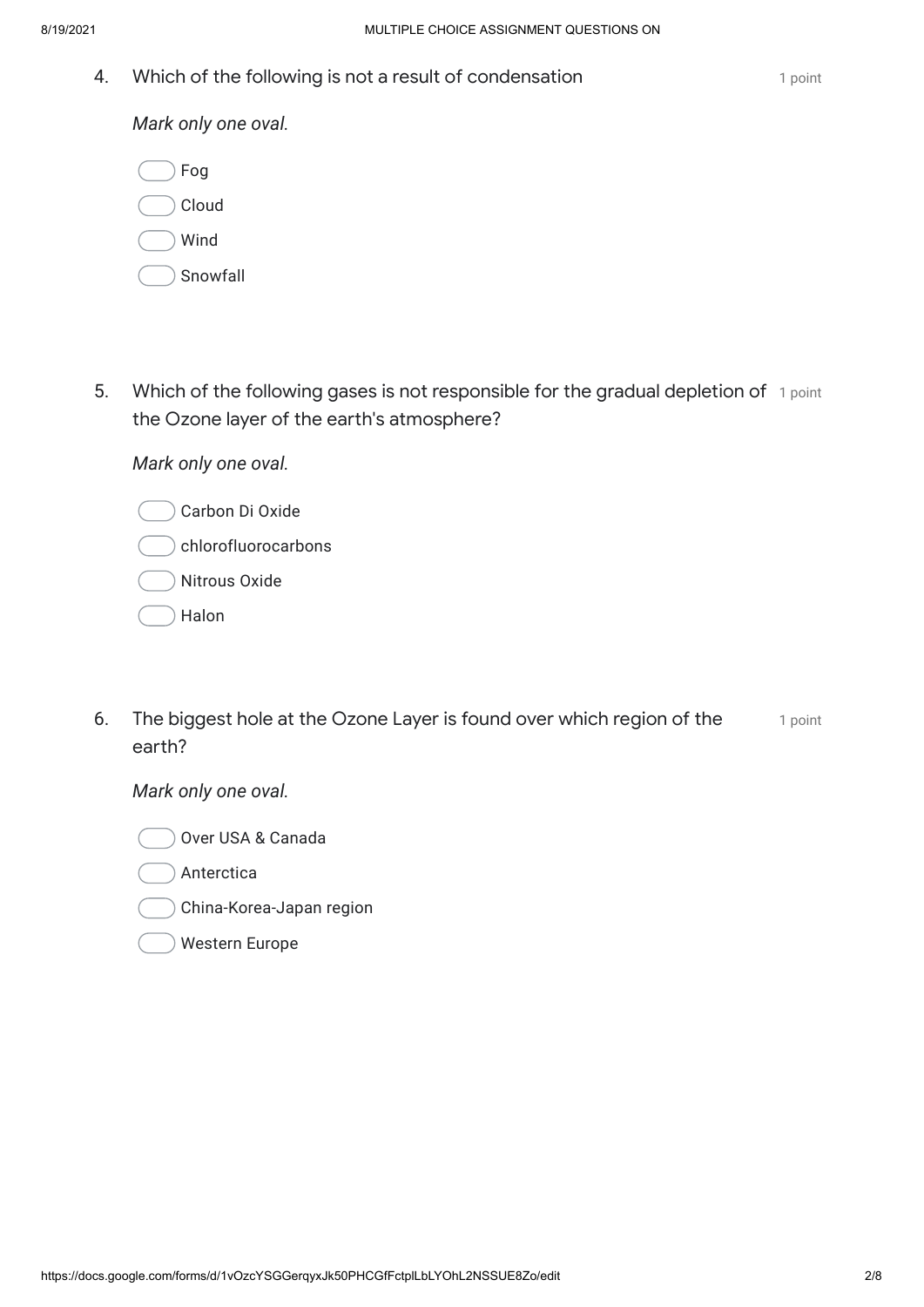**7.** The Literal meaning of "Troposphere" means and the control of the control of point

*Mark only one oval.*

- Zone of Mixing
- Zone of Condensation
- Zone of Meteorological Phenomena
- Zone of Convection

#### 8. Mhat is Lapse Rate? **1 1** point

#### *Mark only one oval.*

Decrease of temperature at the rate of 6.5 degree Celsius per 165 meters of height at the troposphere

Decrease of temperature at the rate of 6.5 degree Celsius per 1000 meters of height at the mesosphere

Decrease of temperature at the rate of 6.5 degree Celsius per 100 meters of height at the troposphere

Decrease of temperature at the rate of 6.5 degree Celsius per 1000 meters of height at the troposphere

9. Mhen humidity in the atmosphere increases, dewpoint temperature or  $\hspace{0.8cm}$  1 point condensation temperature-

- Increases
- Decreases
- Remains static (Neither increases nor decreases)
- Increases first, then decreases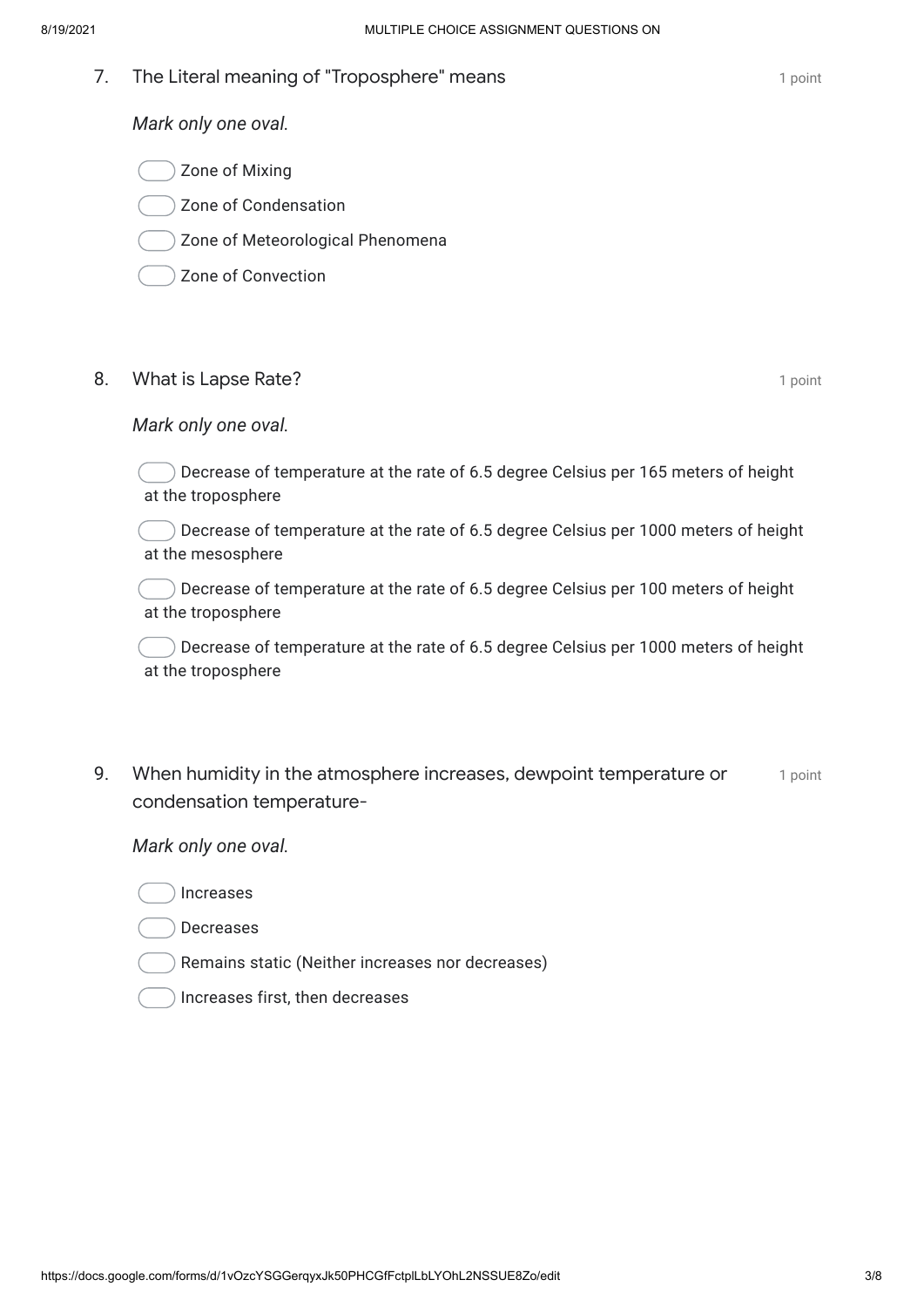- 10. High velocity air circulation at the lower stratosphere is known as **the out-on-** 1 point *Mark only one oval.* Tornadoes Jet Stream ITCZ or Inter Tropical Convergence Zone Westerlies **11.** At the stratosphere, temperature -- **Accord 2** a point *Mark only one oval.* Decreases with increasing height ) Increases with increasing height First Increases, then decreases with increasing height First remains static, then increases with increasing height
	- **12.** Ozone is constituent part of **the constituent part of the constituent** 1 point

- Stratosphere
- Mesosphere
- Troposphere
- Exosphere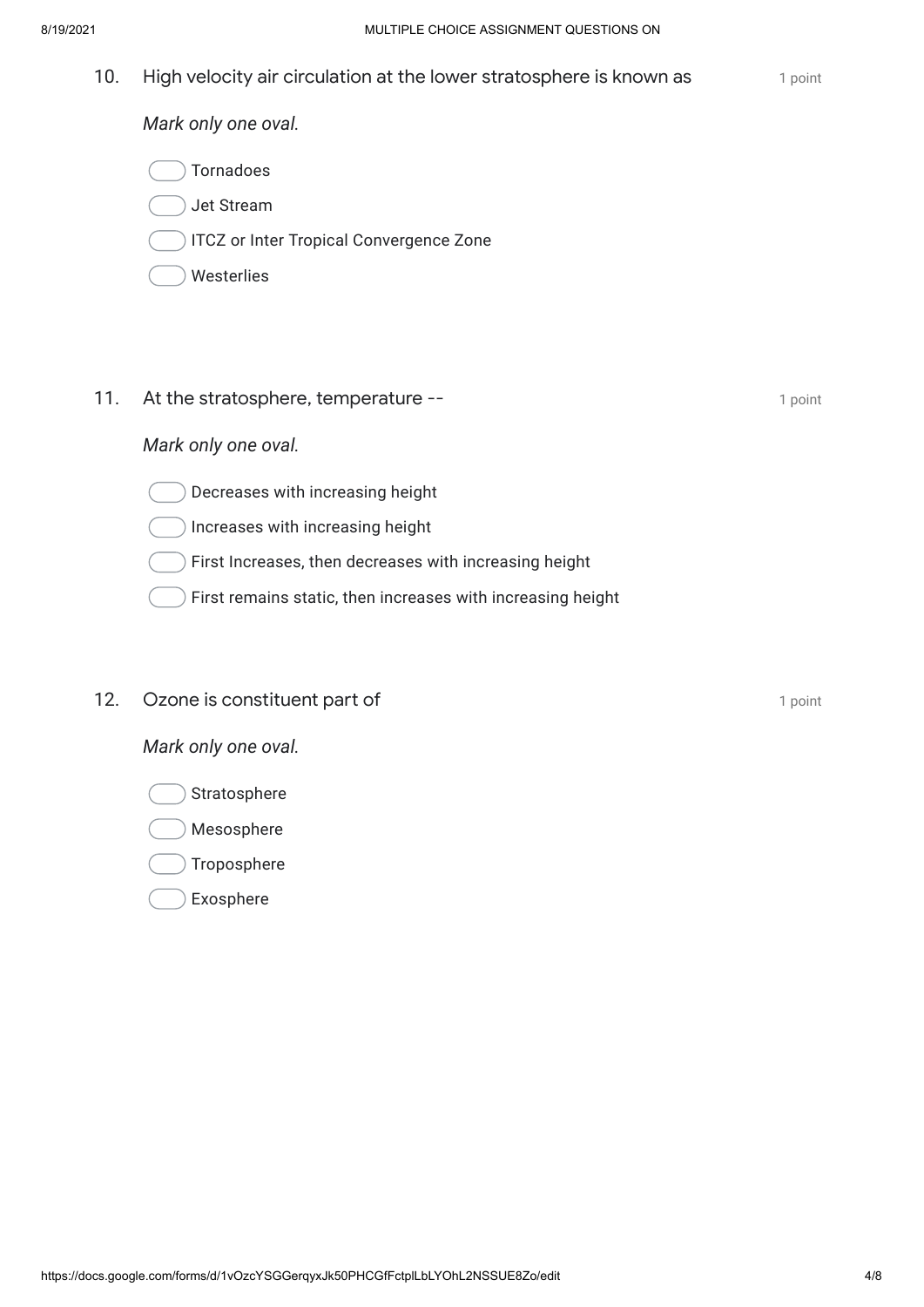13. Convectional activities occur in which of the following layer of the earth's 1 point atmosphere

*Mark only one oval.*

Troposphere

**Stratosphere** 

- Mesosphere
- Thermosphere

#### **14.** The coldest part of the earth's atmosphere is **1** point 1 point

*Mark only one oval.*

- Tropopause
- Stratosphere
- Mesosphere
- Mesopause
- **15. Meteors are burnt up at the contract of the contract of the contract of the contract of the contract of the contract of the contract of the contract of the contract of the contract of the contract of the contract of t**

*Mark only one oval.*

- Ionosphere
- Mesosphere
- Exosphere
- Ozonosphere
- 16. "Auroras" or "Polar Light" observed from high latitude areas are created in 1 point

- Exosphere
- Ozonosphere
- Ionosphere
- Troposphere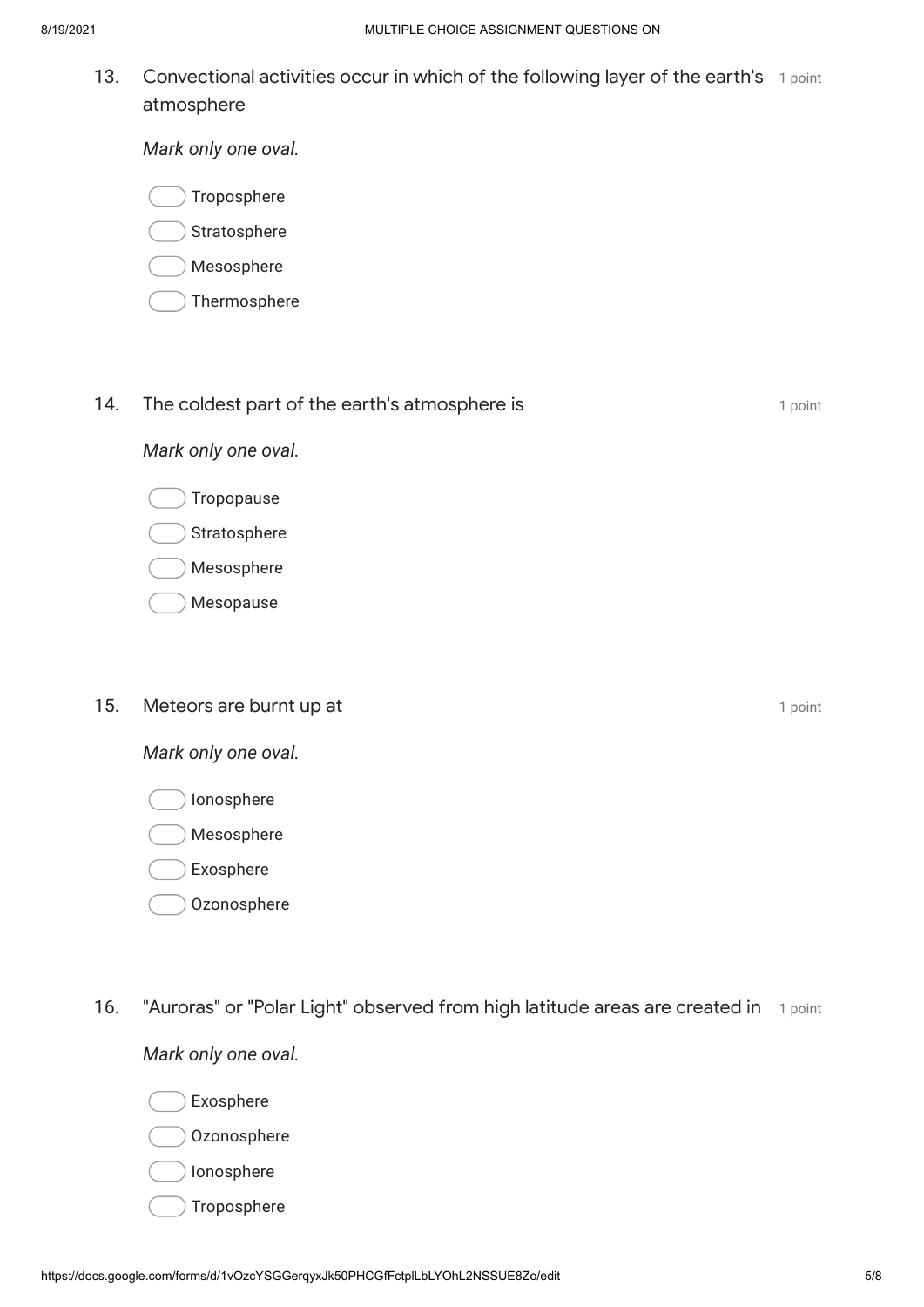17. Which of the following layer of the earth atmosphere reflects the electro- 1 point magnetic radio signals back to the earth surface?

*Mark only one oval.*

Ionosphere

Exosphere

- Mesosphere
- Mesopause

## **18.** Mesosphere is the cold because **18. In the set of the CO** 1 point

## *Mark only one oval.*

There is no gas at mesosphere that can trap the heat radiated from lower layers

Presence of cool Nitrogen Gas in the mesosphere

Presence of hydrogen and helium in abundance at the mesosphere

- Presence of a few Ozone atoms at the layer
- 19. In which of the following atmospheric layer weather changes happen? 1 point

*Mark only one oval.*

- Ozonosphere
- Thermosphere
- Mesosphere
- Troposphere
- 20. which of the following atmospheric layer contains the most dense air? The anti

- Troposphere
- **Stratosphere**
- Mesosphere
- Thermosphere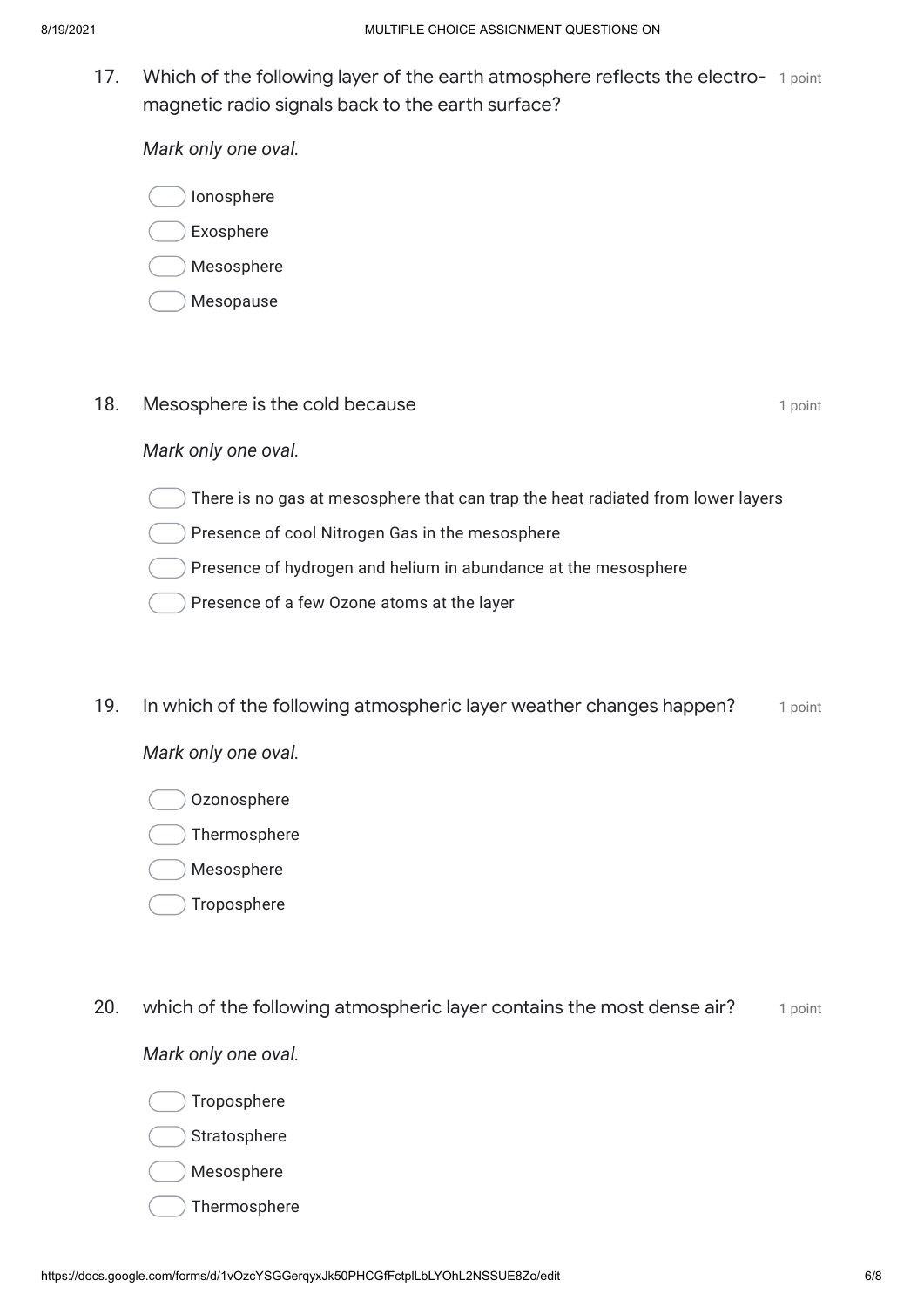21. Mhich of the following layer of the atmosphere is most affected by air  $\qquad$  1 point pollution?

*Mark only one oval.*

Ionosphere

Mesosphere

- Ozonosphere
- Troposphere
- 22. Hydrogen and Helium gases compose which of the following layer of the 1 point atmosphere?

*Mark only one oval.*

- Stratosphere
- Thermosphere
- Mesosphere
- Troposphere
- **23.** In which of the following layer density of air is the least? **I** point a point

## *Mark only one oval.*

Mesosphere

Thermosphere

Stratosphere

Troposphere